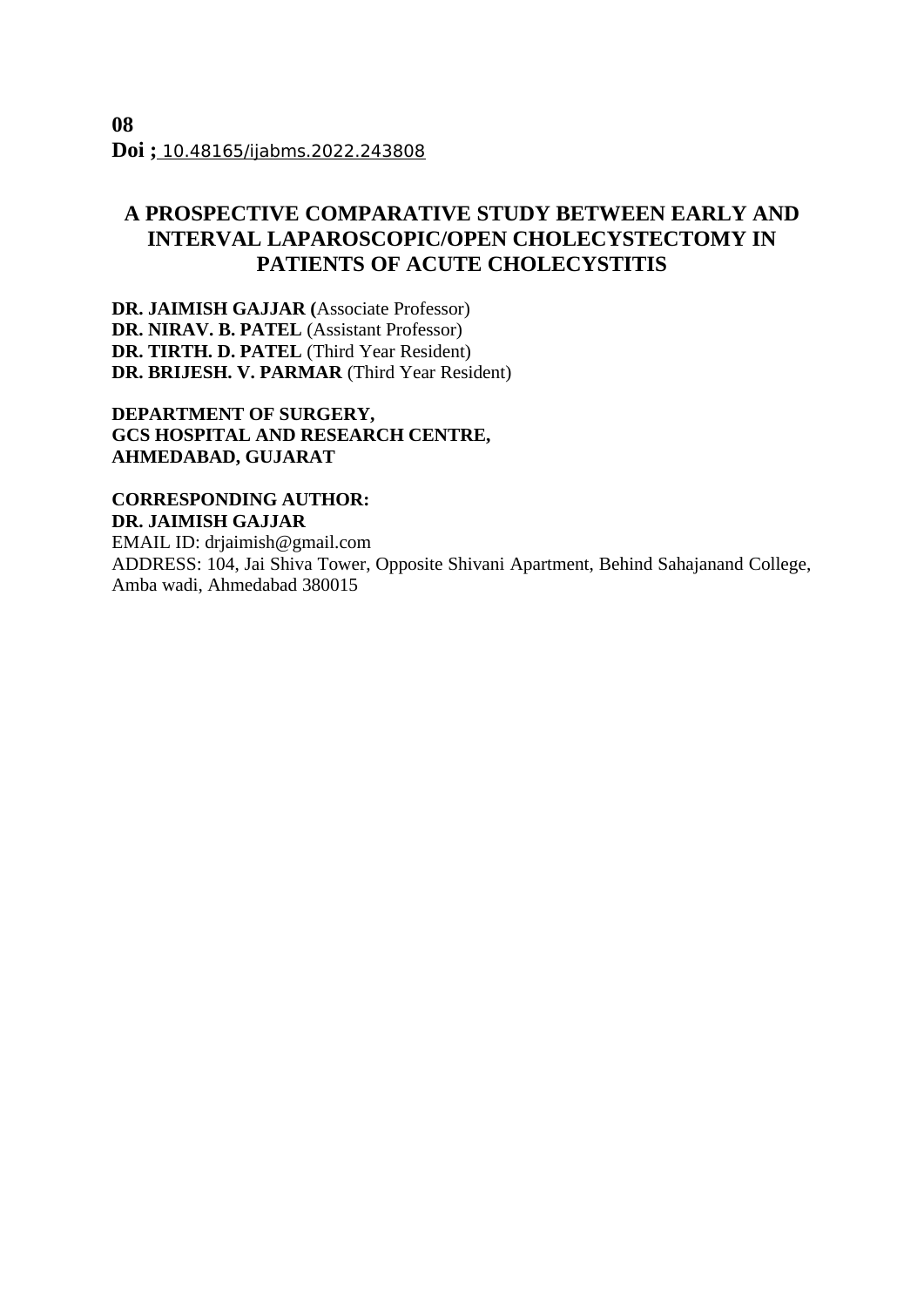## **ABSTRACT**

**OBJECTIVE**: The present study is designed to compare early and interval laparoscopic/open cholecystectomy in patients of acute cholecystitis. The comparison was done on the basis of parameters such as intraoperative difficulty, perioperative bile duct injury and bile leak, time taken for operation, postoperative atelectasis, postoperative wound infection, duration of hospital stay and postoperative pain.

**METHODOLOGY:** This is a prospective study conducted in Department of General surgery, GCS MEDICAL COLLEGE, HOSPITAL AND RESEARCH CENTRE from AUGUST 2018 to DECEMBER 2019. 56 patients were enrolled in the study from which 26 patients were randomly assigned to early lap/open cholecystectomy and 30 were assigned to interval lap/open cholecystectomy group.

**RESULT:** There was no significant difference observed between the two groups. However, the duration of hospital stay was less in early laparoscopic/open cholecystectomy.

**CONCLUSION:** Both the methods, early and interval have no significant benefit over each other but through review of all literature, early lap/open cholecystectomy is found to be beneficial overall with less hospital stay.

**KEYWORDS:** Early cholecystectomy, Interval cholecystectomy, open/laparos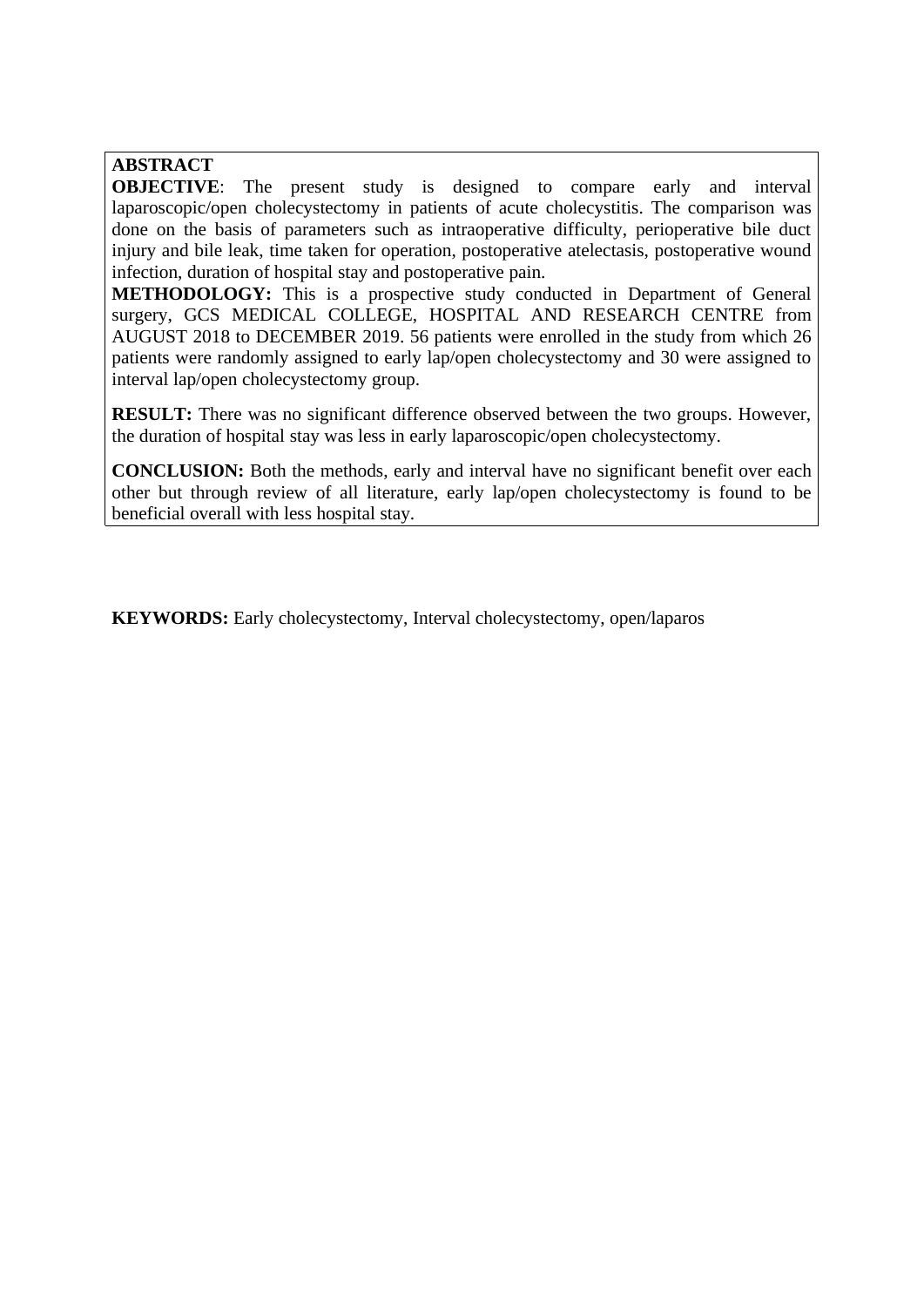#### **INTRODUCTION**

Biliary tract diseases are the commonest abdominal conditions, probably next to appendicitis, that the surgeons, gastroenterologist and radiologist encounter in daily life and gallbladder diseases are the most frequently encountered biliary tract disease.Acute cholecystitis is a pathology of inflammatory origin, usually associated with cholelithiasis. Other risk factors for acute cholecystitis include diabetes, sepsis, immunocompromised states and prolonged total parenteral nutrition. Complications of acute inflammation of gallbladder include chronic inflammation, obstructive jaundice, empyema, mucocele and perforation of gallbladder. The anatomy of Calot's triangle in acute cholecystitis is distorted due to adhesions which makes interval cholecystectomy somewhat difficult. It is now established that the standard treatment for acute cholecystitis is surgery. However, the question of timing cholecystectomy remains controversial. Currently, there are three attitudes towards this disease. The first, which is the oldest, is an elective surgery after an initial medical treatment allowing the cooling down of the inflammatory phenomenon, during a second hospitalization. The second is an interval cholecystectomy, scheduled during the same hospitalization but after a period of 6 to 8 weeks. The third is an early cholecystectomy, as soon as possible after admission. [8,9] More studies are focusing on the timing of cholecystectomy during the same hospitalization, should it be performed in an acute phase or scheduled after a few days of medical treatment. Laparoscopic cholecystectomy is widely established as the standard operation in acute cholecystitis. There are concerns about the potential hazards/complications, especially common bile duct injury and a high conversion rate to open cholecystectomy. The conversion rates for elective laparoscopic cholecystectomy range from 3-7%. However, in presence of acute inflammation, higher conversion rates of up to 30 % have been reported. Several studies have reported favorable outcomes with a low conversion rate if patients are operated within 96 hours of admission. [4,6-12] Since the last 20 years, an increasing number of surgeons have favored a policy of early surgery. Several randomized studies in the early 1980s have shown that performing early cholecystectomy for acute cholecystitis was better than interval cholecystectomy in terms of operative feasibility, postoperative complications and shorter hospital stay.[1-3]

The present study was undertaken to compare the safety, intra operative difficulty, postoperative morbidity, duration of stay in hospital and effectiveness of early lap/open versus interval lap/open cholecystectomy in Acute Cholecystitis.

## **MATERIALS AND METHODS**

This is a prospective study conducted in the Department of General surgery, GCS MEDICAL COLLEGE, HOSPITAL AND RESEARCH CENTRE from AUGUST 2018 to DECEMBER 2019.The study was done in cases attending our institute for treatment of acute cholecystitis. The diagnosis of acute cholecystitis was based on a combination of clinical criteria [acute right upper quadrant tenderness, temperature exceeding 98.6-degree Fahrenheit and total leukocytes count more than 11000 / cu mm] and ultrasonographic criteria [thickened edematous distended gallbladder, positive sonographic Murphy's sign, presence of gallstones and fluid collection]. Adult patients aged 18 to 75 years admitted with acute cholecystitis were included in the study. Those with age below 18 years or more than 75 years, any obvious septicemia, patients treated with steroids, immunosuppressive drugs or chemotherapy, those with other serious preexisting cardiovascular, pulmonary, immunological diseases and patients with choledocholithiasis were excluded from the study. A total of 56 patients were enrolled in the study. The study subjects were distributed in the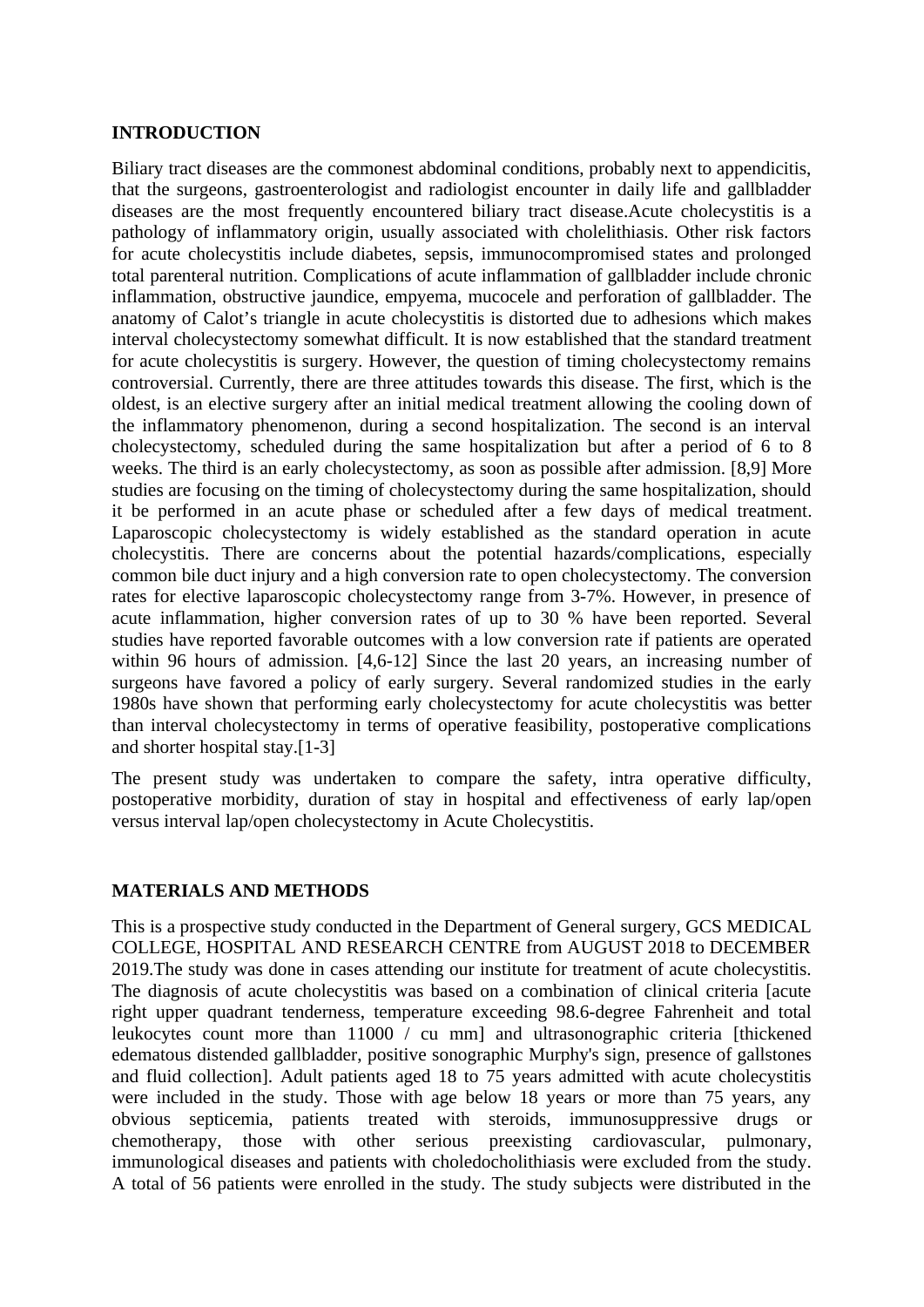early (26 patients) and interval group (30 patients). The two groups were well matched in terms of age, sex, as well as clinical and laboratory parameters. Patients were made to understand and sign the informed consent form. After admission in the hospital, necessary particulars regarding the age, sex, religion and address of the patients were recorded. The patients were then studied clinically and investigations were done and operation was performed after proper preoperative preparation.

The patients who presented with acute symptoms were treated as follows;

- 1.] Nasogastric tube aspiration as and when required.
- 2.] Intravenous fluid.
- 3.] Broad spectrum antibiotics.
- 4.] Analgesics.
- 5.] Vitamin B complex, Vitamin C, Vitamin K.
- 6.] Antispasmodics
- 7.] Proton pump inhibitors drugs.

Those in the early group were subjected to laparoscopic/open cholecystectomy within 7 days of onset of symptom. Whereas in the interval group, conservative treatment with intravenous fluids and antibiotics including third generation cephalosporins, aminoglycosides, piperacillin-tazobactam and metronidazole were given. The patients who responded to conservative treatment underwent an interval cholecystectomy 6 weeks after the acute episode had subsided. Primarily all patients were posted for laparoscopic cholecystectomy except severely obese, those with cardiac morbidities and those not fit for laparoscopy or general anesthesia. For these patients' elective open cholecystectomy was planned. Few patients had laparoscopic to open cholecystectomy conversion due to bile duct injury, difficult anatomy etc. These patients were included in the open group.

#### **SURGICAL PROCEDURE:**

The operation was performed by senior consultant surgeons and the surgery was done with the patient under general anesthesia and with endotracheal intubation. Pneumoperitoneum was created using Veress needle through a supra-umbilical incision. Four laparoscopic ports were used; two 10 mm ports [one umbilical 10 mm port for the optical system and one epigastric port for the dissector/suction device] and two 5 mm [one at the midclavicular line along the right subcostal margin and one in the right flank]. If necessary, a fifth port was added to improve exposure. First the adhesions were released and Calot's triangle was exposed. If necessary, the gallbladder was emptied through a laterally inserted needle to allow better grasping. The cystic pedicle was dissected to isolate the cystic duct and artery separately. Both were then clipped and divided. The gallbladder was dissected off its bed with a monopolar cautery hook. At completion of surgery, the gallbladder was placed in a retrieval bag and extracted through the epigastric incision, which was enlarged if necessary. Homeostasis was achieved in gallbladder bed and after a thorough saline lavage a suction drain was placed if clinically indicated and the incision was closed. When required, open procedure was performed through a right subcostal incision.

#### **INTRAOPERATIVE ASSESSMENT:**

Intraoperatively patients were assessed for complications like difficulty in identifying calot's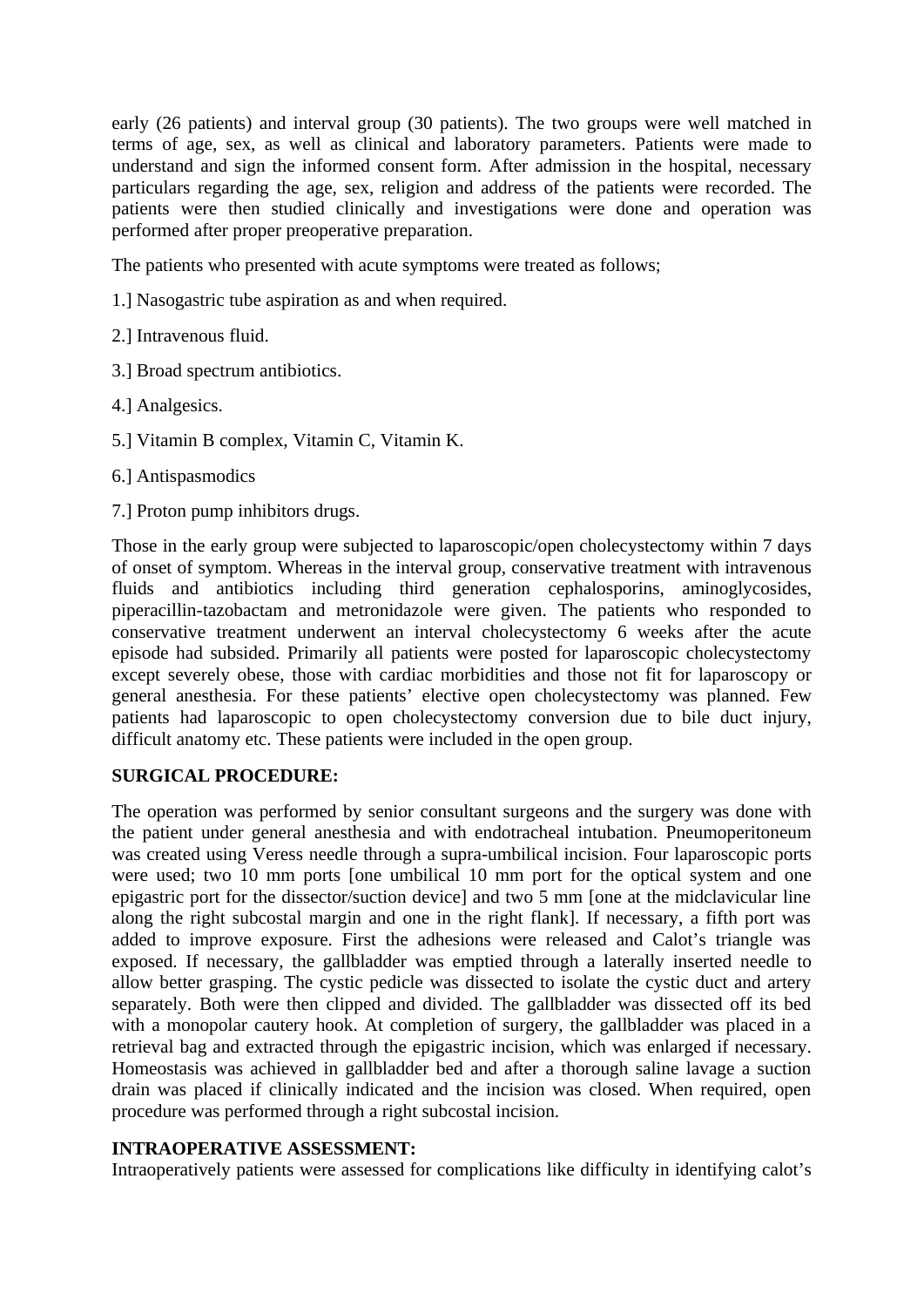triangle, adhesions, bile duct injury and bile leaks and results were tabulated for both early and interval groups for statistical analysis.



#### **POST OPERATIVE ASSESSMENT:**

On the day of surgery immediate postoperative vital parameters and urine output were checked closely in detail. A broad-spectrum antibiotic [usually cephalosporin + metronidazole] were routinely used in all cases. Removal of Nasogastric tube was done on the next day when condition permitted. Post operatively, the patients were allowed oral intake 18-24 hours after surgery provided, they had no nausea and vomiting. Removal of abdominal drain was done after 48 hours of operation, when condition permitted. Complications like lung atelectasis, wound infection, duration of stay in hospital with number of work days lost were analyzed and results tabulated for both early and interval groups for statistical analysis. Sutures were removed after 8 to 10 days. Some stable patients were discharged early without removing sutures.

#### **FOLLOW UP:**

At the time of discharge from hospital all the patients were advised to revisit for checkup. First checkup was done after 3 days, then after one week and then monthly for three months and then six monthly and then as and when required. When the patients visited for checkup, they were enquired regarding persistence of previous symptoms, general improvement of health condition and for appearance of newer symptoms and then a thorough examination of the patient was done and investigations were done whenever necessary. Postoperative pain was assessed using visual analogue scale method.

## **STATISTICAL ANALYSIS:**

The results were tabulated and scrutinized statistically based on safety, effectiveness, outcome, complications, quality of life and early resumption of activities. To find the significant difference between the bi variate samples in independent groups the unpaired sample t-test was used. To find the significance in categorical data Chi–square was used. In all the above statistical tools the probability value .05 was considered as statistically significant.

#### **RESULTS**

In our study the average age of patients in the early group and interval group was  $40\pm13$ Years, and 38±10 Years respectively. Overall male: female ratio was 1.15:1 in the study subjects. Among the early group 14[54%] were females and 12[46%] were males, while in the interval group 12[40%] were females and 18[60%] were males. Distribution of patients in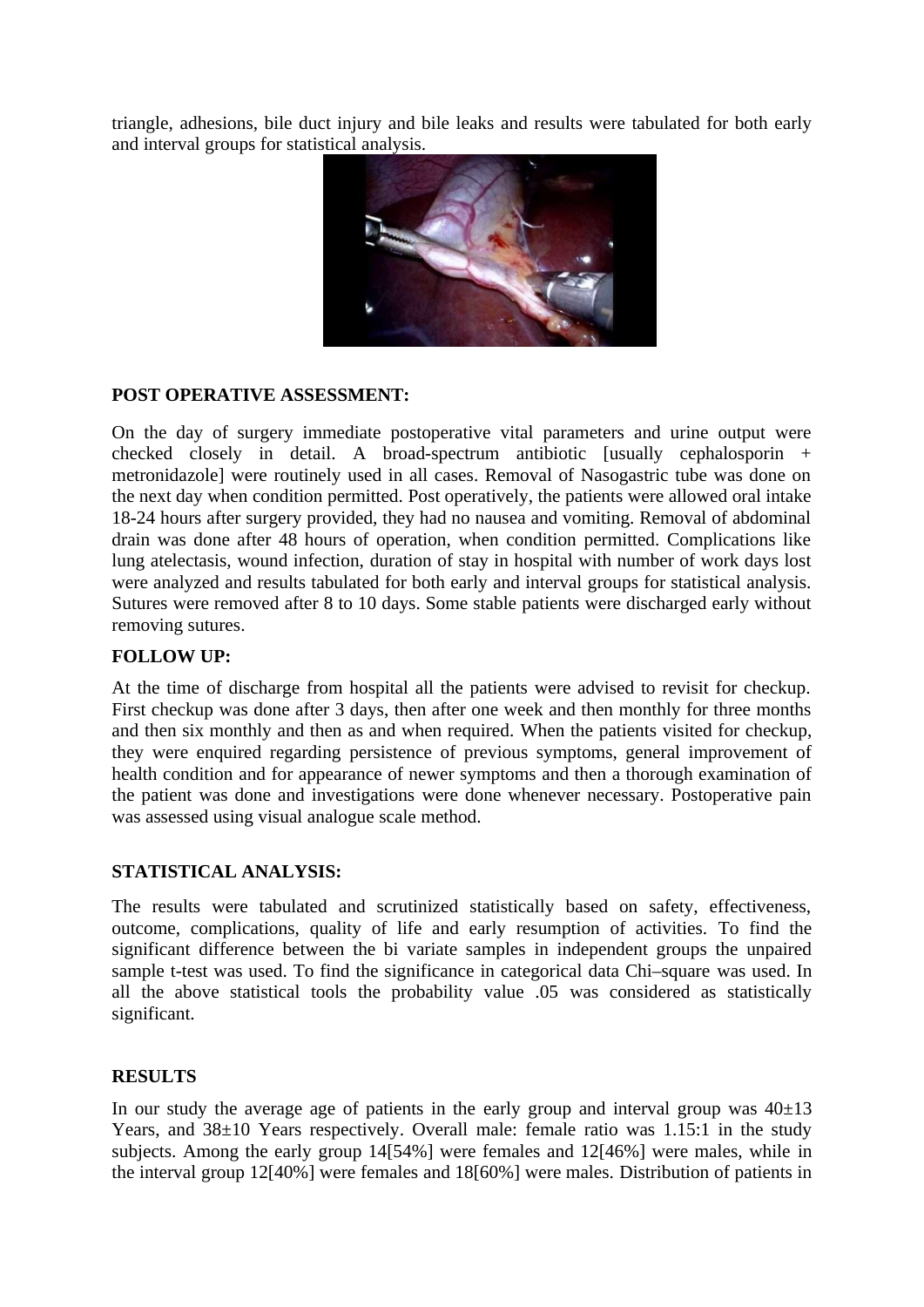both early and interval groups as per open or laparoscopic cholecystectomy is shown below. *(Table 1)* In the early group 4 [16%] patients and within the interval group 6 [20%] patients had undergone laparoscopic to open conversion.

|                             |                                      | Groups         |                            |       |
|-----------------------------|--------------------------------------|----------------|----------------------------|-------|
|                             |                                      | Early          | Interval                   | Total |
| LAPAROSCOPI                 | <b>LAPAROSCOPIC Count</b>            | 17             | 22                         | 39    |
|                             | % within Groups                      | 65.0%          | 73.0%                      | 70.0% |
|                             | LAPAROSCOPIC converted to OPEN Count | $\overline{4}$ | 6                          | 10    |
| <b>OPEN</b>                 | % within Groups                      |                | 16.0%   20.0%              | 18.0% |
|                             | <b>ELECTIVE OPEN</b>                 | 5              | $\mathcal{D}$              |       |
|                             | % within groups                      | 19.0%          | 7.0%                       | 12.0% |
| Total Count % within Groups |                                      | 26             | 30<br>100.0% 100.0% 100.0% | 56    |

#### **TABLE 1: TREATMENT GROUPS**

In the early group there was difficulty in identifying Calot's triangle and separating peritoneal adhesions in 16 [62%] patients whereas in the interval group, difficulty was faced in 15 [50%] patients. The p value was 0.874.2 patients [8%] in the early group and 4 patients [13%] in the interval group had bile duct injury (p value 0.5). 6 patients [23%] in the early group and 10 patients [33%] in the interval group had lung infections (p value 0.115). In the Early group, nearly one third of the patients had operative duration of  $\leq 1$  hr and the remaining patients had duration of >1 hr. of duration, whereas in the interval group half of the patients had duration more than 1 hour and half had duration less than 1 hour. P value was 0.874, which is not significant. *(Table 2)*

|                 |            |          | Groups                     | Total | P     |
|-----------------|------------|----------|----------------------------|-------|-------|
|                 |            |          |                            |       | value |
|                 |            | Early    | Interval                   |       |       |
| <b>DURATION</b> | $<$ 1 HOUR | 10       | 15                         | 25    |       |
|                 |            | 38.0%    | 50.0%                      | 45%   |       |
|                 | $>1$ HOUR  | 16       | 15                         | 31    |       |
|                 |            | $62.0\%$ | 50.0%                      | 55%   |       |
| Total           |            | 26       | 30<br>100.0% 100.0% 100.0% | 56    | 0.874 |

## **TABLE 2: DURATION OF OPERATION**

In the study subjects, postoperative wound infections were seen in 4 patients [15 %] in the early group and 7 patients [23%] in the interval group.Duration of stay in hospital for both groups was compared. Average duration of stay for patients in the early group was 8.6±4.58 days and in the Interval, group was 15.3±7.57 days. *(Table 3)*

## **TABLE 3: COMPARATIVE RESULTS OF QUANTITATIVE DATA (T-Test)**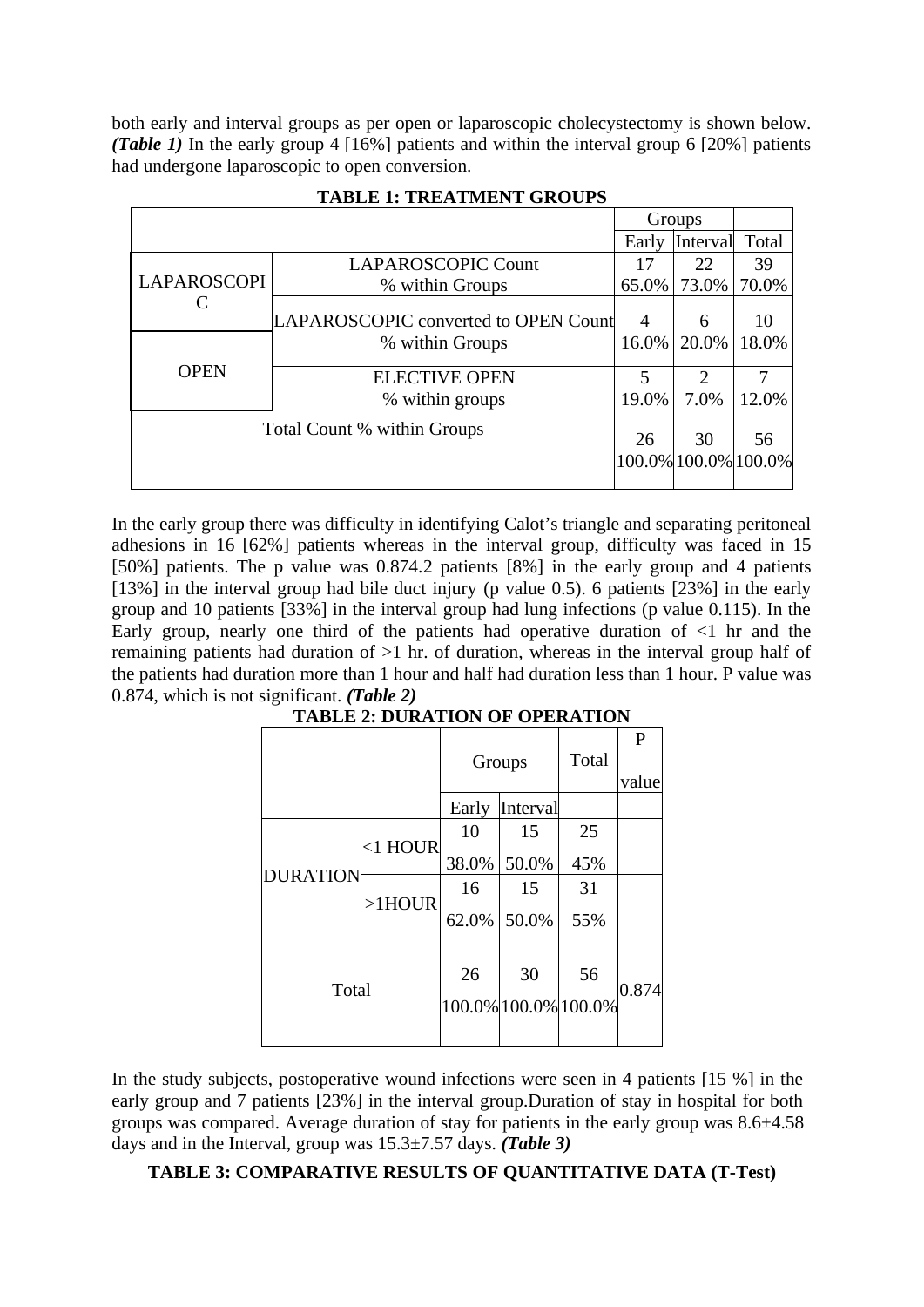| Groups                                                |                   |                                              | Mean        | Std.<br>Deviation     | Std. Error<br>Mean |
|-------------------------------------------------------|-------------------|----------------------------------------------|-------------|-----------------------|--------------------|
| AGE                                                   | Early             | $\overline{2}$<br>6                          | 40          | 13                    | 2.55               |
|                                                       | Interval          | 3<br>$\overline{0}$                          | 38          | 10                    | 1.82               |
| <b>DURATION OF</b><br><b>SYMPTOMS</b>                 | Early<br>Interval | $\overline{2}$<br>6<br>3<br>$\boldsymbol{0}$ | 3<br>6      | 1.1<br>$\overline{2}$ | 0.216<br>0.364     |
| <b>DURATION OF</b><br><b>STAY IN HOSPITAL</b>         | Early<br>Interval | $\overline{2}$<br>6<br>3<br>$\overline{0}$   | 8.6<br>15.3 | 4.58<br>7.57          | 0.9<br>1.38        |
| POST OPERATIVE<br><b>AVERAGE PAIN</b><br><b>SCORE</b> | Early<br>Interval | $\overline{2}$<br>6<br>3<br>$\boldsymbol{0}$ | 3.35<br>3.4 | 1.414<br>1.25         | 0.28<br>0.23       |

Postoperative pain score was compared using visual analogue scale method and calculated on postoperative day 1, 3, 7, 3 months, 6 months and then as and when required. Mean score in the early group was 3.35±1.41 while in the interval group it was 3.4±1.25. *(Figure 1)*



**FIGURE 1: AVERAGE PAINSCORE**

## **DISCUSSION**

In the early years of laparoscopic surgery, acute cholecystitis was considered a relative contraindication for laparoscopic cholecystectomy. Recently it has been shown that laparoscopic cholecystectomy is feasible and safe for acute cholecystitis. Adam et al [1947] was of the opinion that surgical treatment should be carried within 26 -72 hours of onset of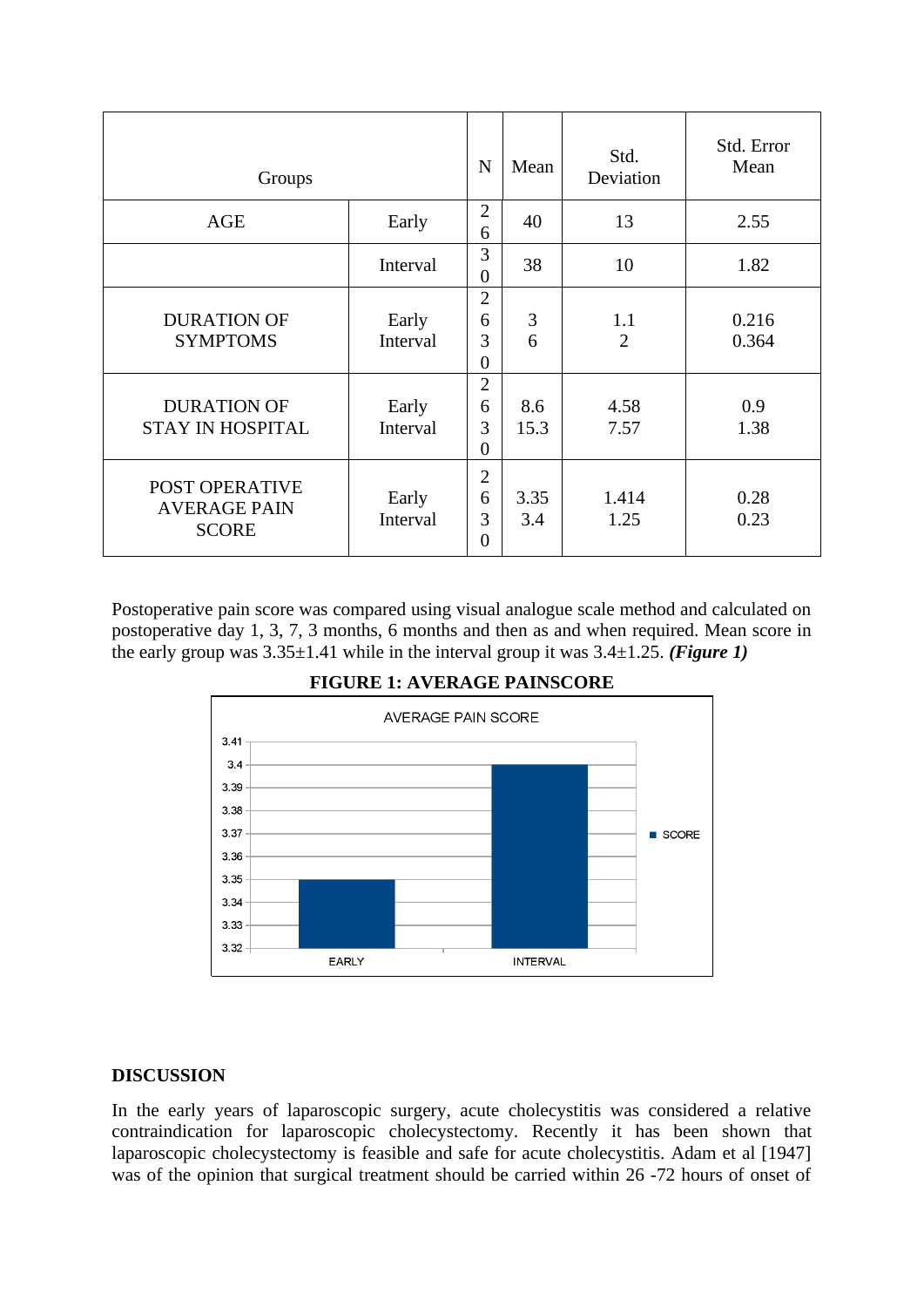symptoms [14]. Zinninzer [1934], Mentzer [1936], Wright et al [1960], Ahmed [1992] all favored early cholecystectomy [15,18]. Various studies have reported higher conversion rates, ranging from 6% to 35% when early cholecystectomy is used to manage acute cholecystitis. The higher conversion rate obviates the advantages of early laparoscopic cholecystectomy. [19,20,21,22] Difficulty in identifying the calot's triangle was seen in both groups. The most serious complication of Laparoscopic cholecystectomy is bile duct injury, which is fatal and may necessitate reoperation. [5,13]. Mis-identification of common bile duct as the cystic duct is the most serious cause of bile duct injury. Two and four patients respectively in the early and interval group had bile duct injury. In the early group one case was converted to open due to a short cystic duct. Three patients in the interval group were converted to open due to major bile leak in two cases and injury to common bile duct in one case. One patient in the interval group had a rent in the cystic duct – common bile duct junction while applying traction was applied to the Hartmann's pouch. And thus, considering the friable nature of the tissues the procedure was converted to open surgery and the rent was closed with a single interrupted suture of 4-0 vicryl. This patient had features of cholangitis in the immediate postoperative period but became settled with higher antibiotics. Another patient in the early group with bile duct injury also experienced cholangitis postoperatively with increase in bile drainage through the drain. This was successfully managed by endoscopic retrograde cholangiopancreatography and stenting. Abdominal ultrasound done 6 months later was normal. In the interval cases, the increase in dense adhesions around the gallbladder after initial conservative treatment made laparoscopic dissection more difficult and constituted the main reason for intraoperative difficulty in identifying the calot's triangle and bile duct injury. Our study supports the belief that inflammation associated with acute cholecystitis creates an edematous plane around the gallbladder, thus facilitating its dissection from the surrounding structures. Waiting for the inflammation to settle down allows maturation of the surrounding inflammation and results in organization of the adhesions, leading to scarring and contraction, which makes the dissection more difficult. The inflammation in early stages may not necessarily involve the calot's triangle; chronic inflammation often scars and distorts the calot's triangle, making dissection in this area more difficult. We believe that increasing experience and skill of the surgeon can bring down the rate of complications. Postoperatively, pain scores and analgesia requirement were same in both groups. R.A. Pyne [1969] in his study found that the average duration of hospital stay was 16 days for the interval group and 8 days for the early group.[17] I. Ahmed [1992] in his study found that the average duration of hospital stay in early cholecystectomy group was ten days. [16]. Prolonged stay in hospital leads to some psychological stress in the patient. It also leads to increased cost. Similar to the above clinical studies, we found that hospitalization duration was significantly shorter and work lost days were lower with the early group as compared to the interval group. Therefore, we concluded that early cholecystectomy for acute cholecystitis is advantageous in terms of the length of hospital stay without increase in morbidity and mortality. The limitation of this study was that it was done at a single hospital and hence the sample size was small. Large scale multicentric large randomized control trials are needed for better outcome assessment and comparison. Also, all the patients enrolled were not operated by the same surgeon. Operative outcome varies depending on the skill and experience of the operating surgeon.

## **CONCLUSION**

As observed in this study, intraoperative and postoperative complications are almost similar in early and interval cholecystectomy. In today's time where hospitals are well equipped with trained medical personnel and robust infrastructure, we believe that immediate laparoscopic or open cholecystectomy should become treatment of choice for acute cholecystitis in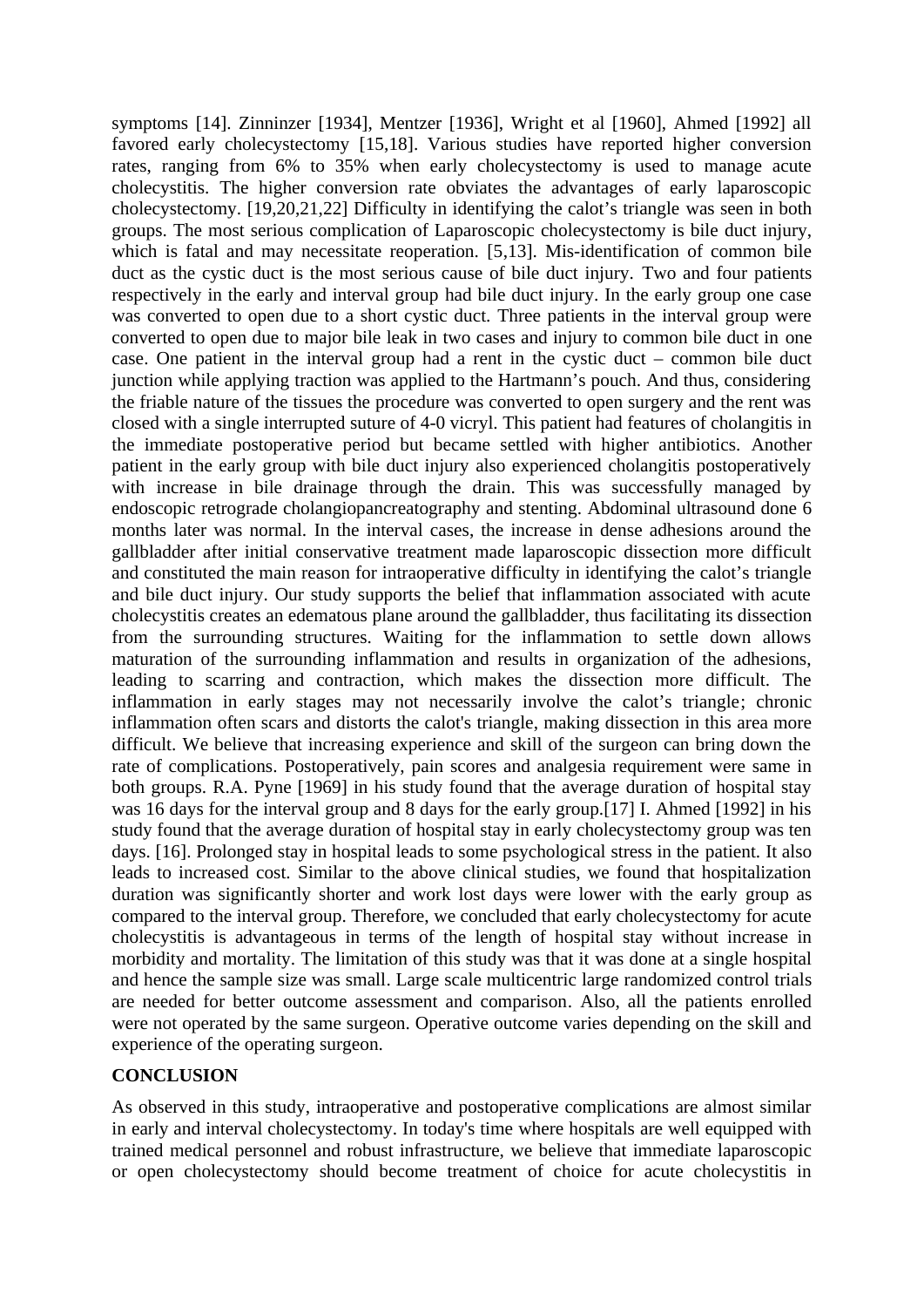operable patients as it provides the advantage of reduced intra operative complications, decreased postoperative morbidity and shorter hospital stay.

#### **Declaration Of Patient Consent:**

The authors certify that they have obtained consent of all the patients. The patient was assured that his/her images or name would not be published in study and due efforts will be made to conceal their identity.

#### **CONFLICT OF INTEREST**: None

#### **FINANCIAL SUPPORT AND SPONSORSHIP**: Nil

#### **REFERENCES**

- 1. J. H. Mulholland, E. H. Ellison, and S. R. Friesen, Delayed Operative Management of Acute Cholecystitis. Current Surgical Management, Saunders, Philadelphia, Pa, USA, 1957.
- 2. E. H. Ellison, J. H. Miholland, and S. R. Friesen, Early Operation for Acute Cholecystitis. Current Surgical Management, Saunders, Philadelphia, Pa, USA, 1957.
- 3. B. Pines and J. Rabinowitch, "Perforation of the gallbladder in acute cholecystitis," Annals of Surgery, vol. 140, article 170, 1959.
- 4. W. van der Linden and H. Sunzel, "Early versus delayed operation for acute cholecystitis. A controlled clinical trial," The American Journal of Surgery, vol. 120, no. 1, pp. 7–13, 1970.
- 5. T. Kiviluoto, J. Sirén, P. Luukkonen, and E. Kivilaakso, "Randomised trial of laparoscopic versus open cholecystectomy for acute and gangrenous cholecystitis," The Lancet, vol. 351, no. 9099, pp. 321– 325, 1998.
- 6. C.-M. Lo, C.-L. Liu, S.-T. Fan, E. C. S. Lai, and J. Wong, "Prospective randomized study of early versus delayed laparoscopic cholecystectomy for acute cholecystitis," Annals of Surgery, vol. 227, no. 4, pp. 461–467, 1998
- 7. P. B. S. Lai, K. H. Kwong, K. L. Leung et al., "Randomized trial of early versus delayed laparoscopic cholecystectomy for acute cholecystitis," British Journal of Surgery, vol. 85, no. 6, pp. 764–767, 1998.
- 8. C. F. Chandler, J. S. Lane, P. Ferguson, J. E. Thompson, and S. W. Ashley, "Prospective evaluation of early versus delayed laparoscopic cholecystectomy for treatment of acute cholecystitis," The American Surgeon, vol. 66, no. 9, pp. 896–900, 2000.
- 9. A. S. Serralta, J. L. Bueno, M. R. Planells, and D. R. Rodero, "Prospective evaluation of emergency versus delayed laparoscopic cholecystectomy for early cholecystitis," Surgical, Endoscopy and Percutaneous Techniques, vol. 13, no. 2, pp. 71–75, 2003.
- 10. M. Johansson, A. Thune, A. Blomqvist, L. Nelvin, and L. Lundell, "Management of acute cholecystitis in the laparoscopic era: results of a prospective, randomized clinical trial," Journal of Gastrointestinal Surgery, vol. 7, no. 5, pp. 642–645, 2003.
- 11. S. B. Kolla, S. Aggarwal, A. Kumar et al., "Early vs delayed laparoscopic cholecystectomy for acute cholecystitis: a prospective randomized trial," Surgical Endoscopy and Other Interventional Techniques, vol. 18, no. 9, pp. 1323–1327, 2004.
- 12. K. S. Gurusamy and K. Samraj, "Early versus delayed laparoscopic cholecystectomy for acute cholecystitis (review)," Cochrane Database of Systematic Reviews, no. 4, Article ID CD005440, 2006.
- 13. Ross, Boggs and Dunphy, 1950, Quoted by Essenhigh Brit J.